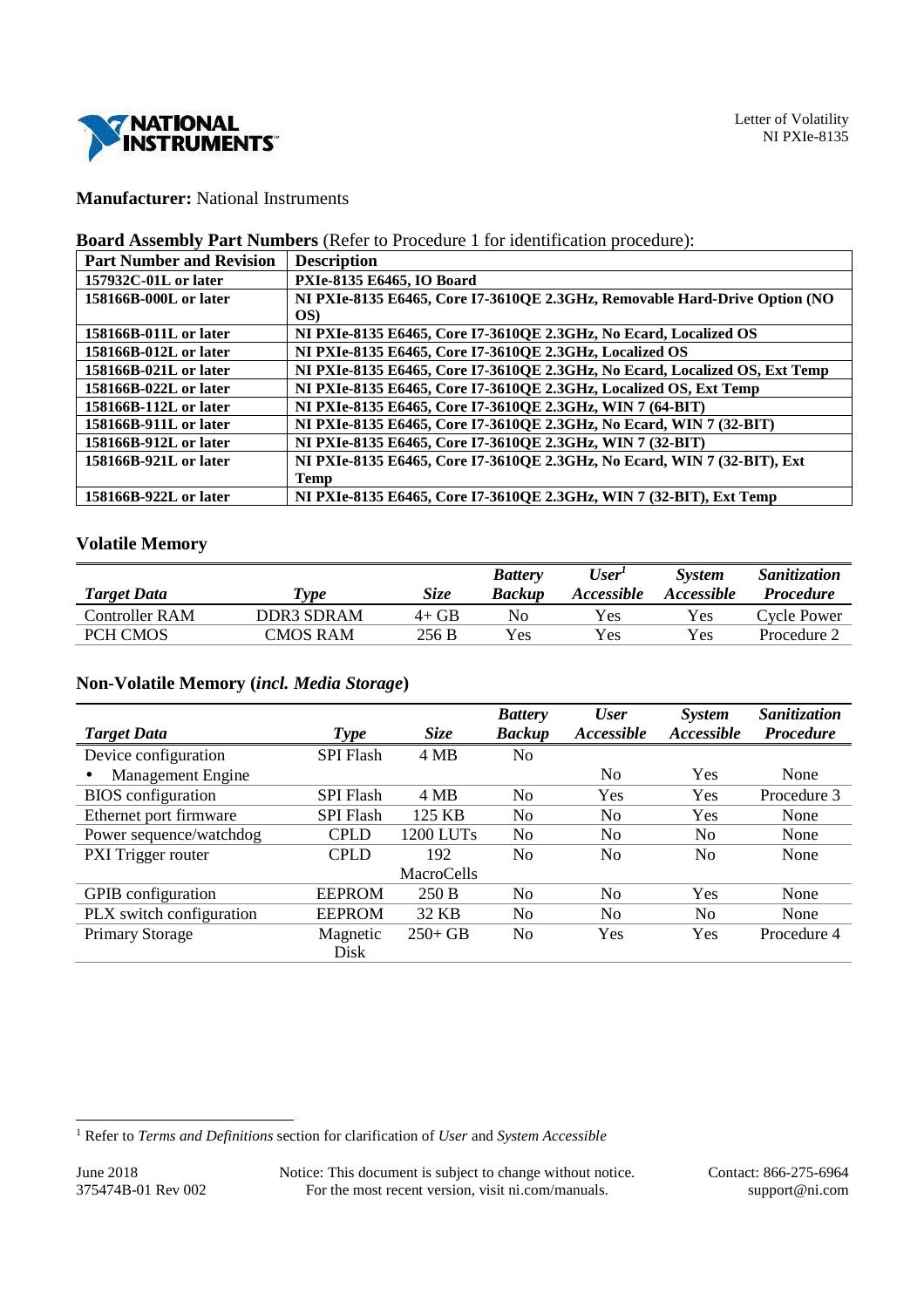

## **Procedures**

## **Procedure 1 –Board Assembly Part Number Identification:**

To determine the Board Assembly Part Number and Revision, refer to the label applied to the surface of your product. The Assembly Part Number should be formatted as "P/N: ######a-###L

## **Procedure 2 – PCH CMOS RAM:**

To clear the battery-backed PCH CMOS, complete the following steps:

- 1. Remove the battery.
- 2. Unplug master power for at least 5 minutes.

### **Procedure 3 – Device Configuration (BIOS Configuration):**

To clear the user-accessible information in the BIOS Flash, perform a factory reset within BIOS setup.

### **Procedure 4 – Primary Storage Magnetic Disk:**

To sanitize the Primary Storage Magnetic Disk, perform one of the following steps:

- 1. Clear the disk using a commercially available utility for overwriting magnetic disk drives.
- 2. Remove the disk and apply sanitization procedures acceptable to your organization. You can also replace the disk with a removable one so that the stored data can be disassociated from the controller at any time.